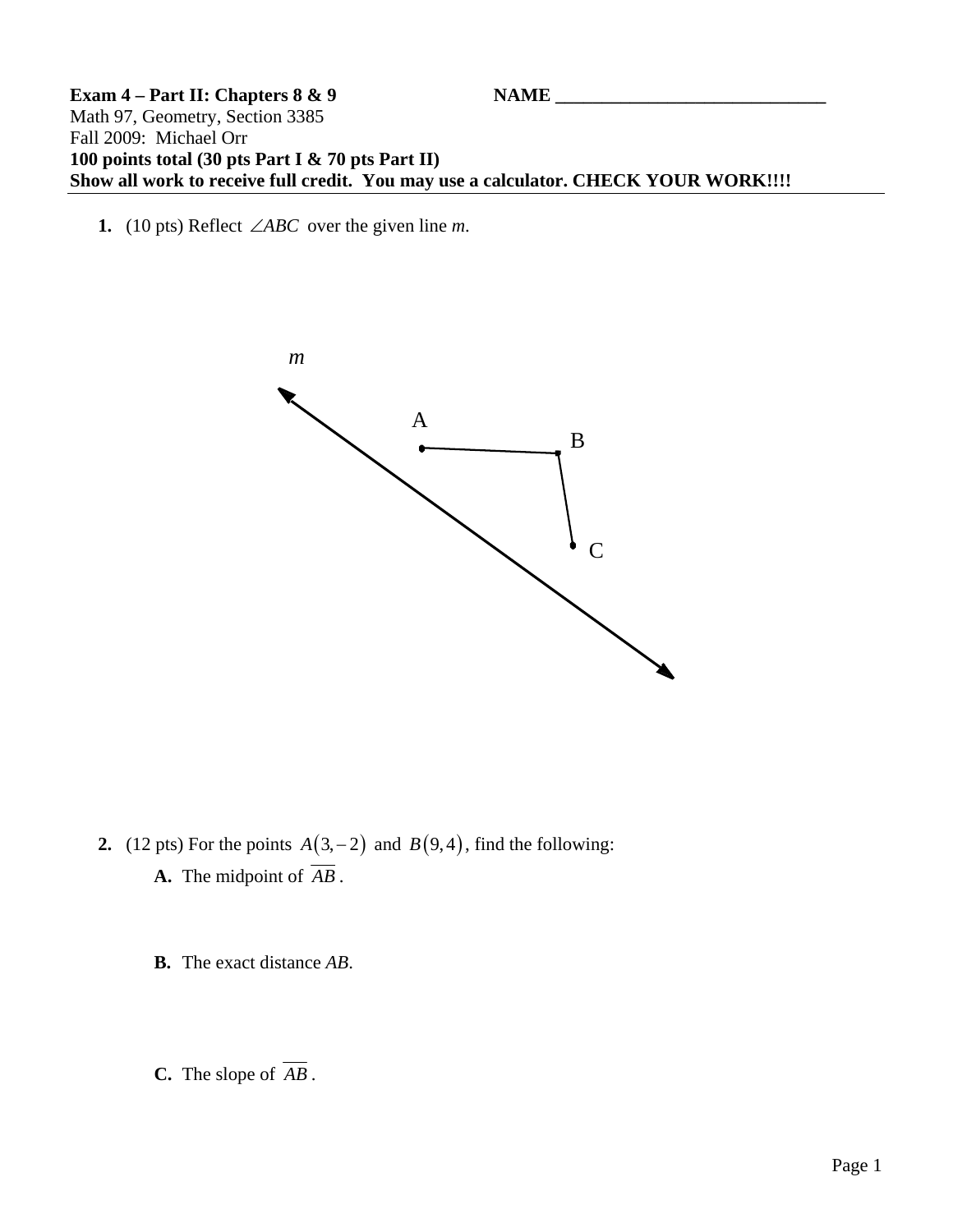**3.** (8 pts) Find the coordinates of the vertices of  $\Delta A'B'C'$ , the image of  $\Delta ABC$  under the translation  $\overrightarrow{PQ}$ . Graph the image.



**4.** (8 pts) Find value of *x* such that the line passing through points  $(-3,12)$  and  $(x,7)$  is perpendicular to a line having a slope of  $-\frac{5}{5}$ 4  $-\frac{3}{4}$ .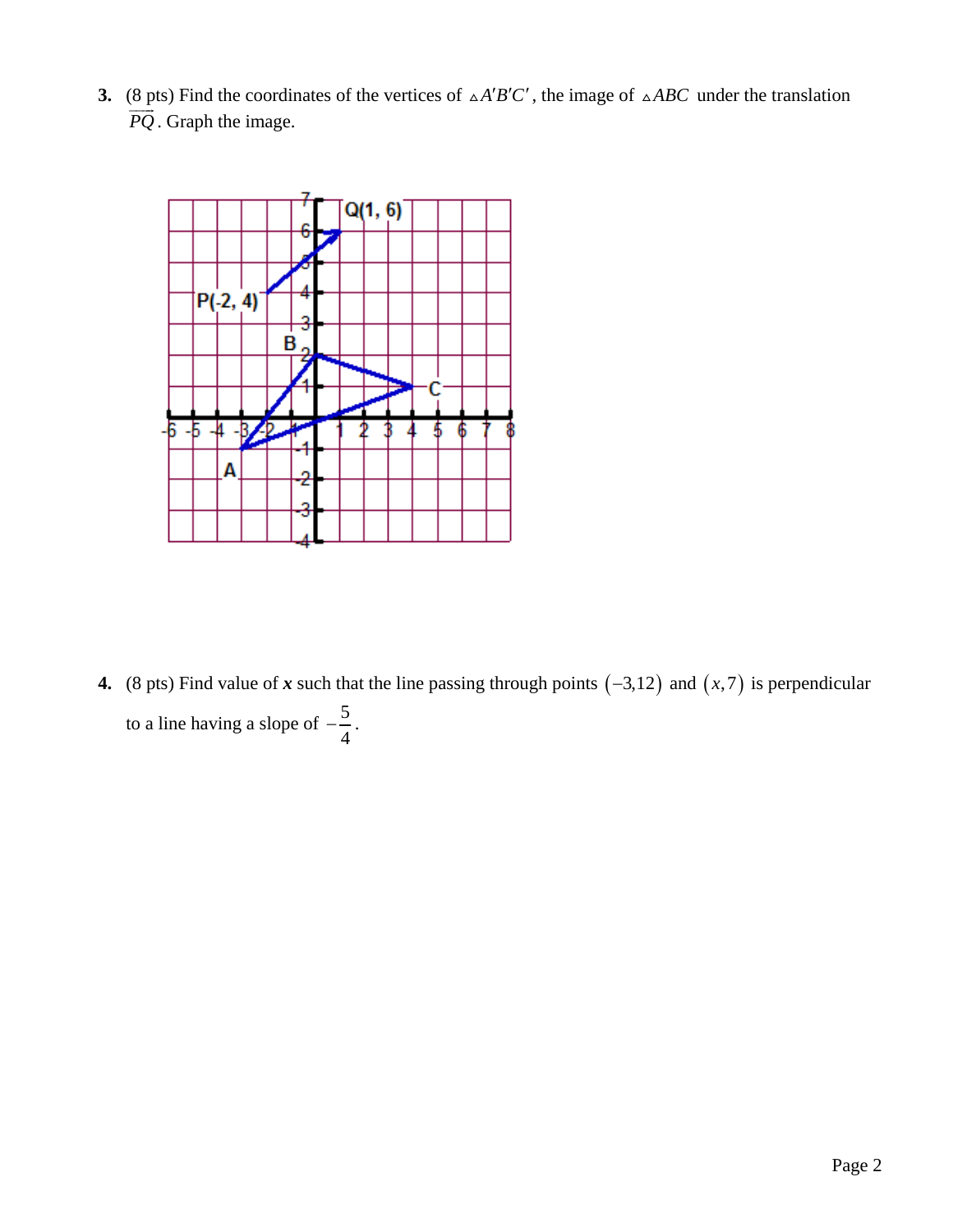- **5.** (8 pts) Which of the following points are collinear with  $A(-5, -7)$  and  $B(10, 3)$ ?
	- **A.**  $(1,3)$ **B.**  $(-2, -5)$ **C.**  $(-17, -15)$ **D.**  $(9,4)$
- **6.** (12 pts) A quadrilateral has vertices  $A(-2,12)$ ,  $B(-1,-1)$ ,  $C(10,-8)$ , and  $D(9,5)$ . Show that it is a rhombus.



**7.** (12 pts) Quadrilateral *ABCD* has vertices  $A(-5, 4)$ ,  $B(8, 6)$ ,  $C(12, 0)$ , and  $D(-1, -2)$ . What type of quadrilateral is *ABCD*? Justify your answer.



**EXTRA CREDIT ON BACK**